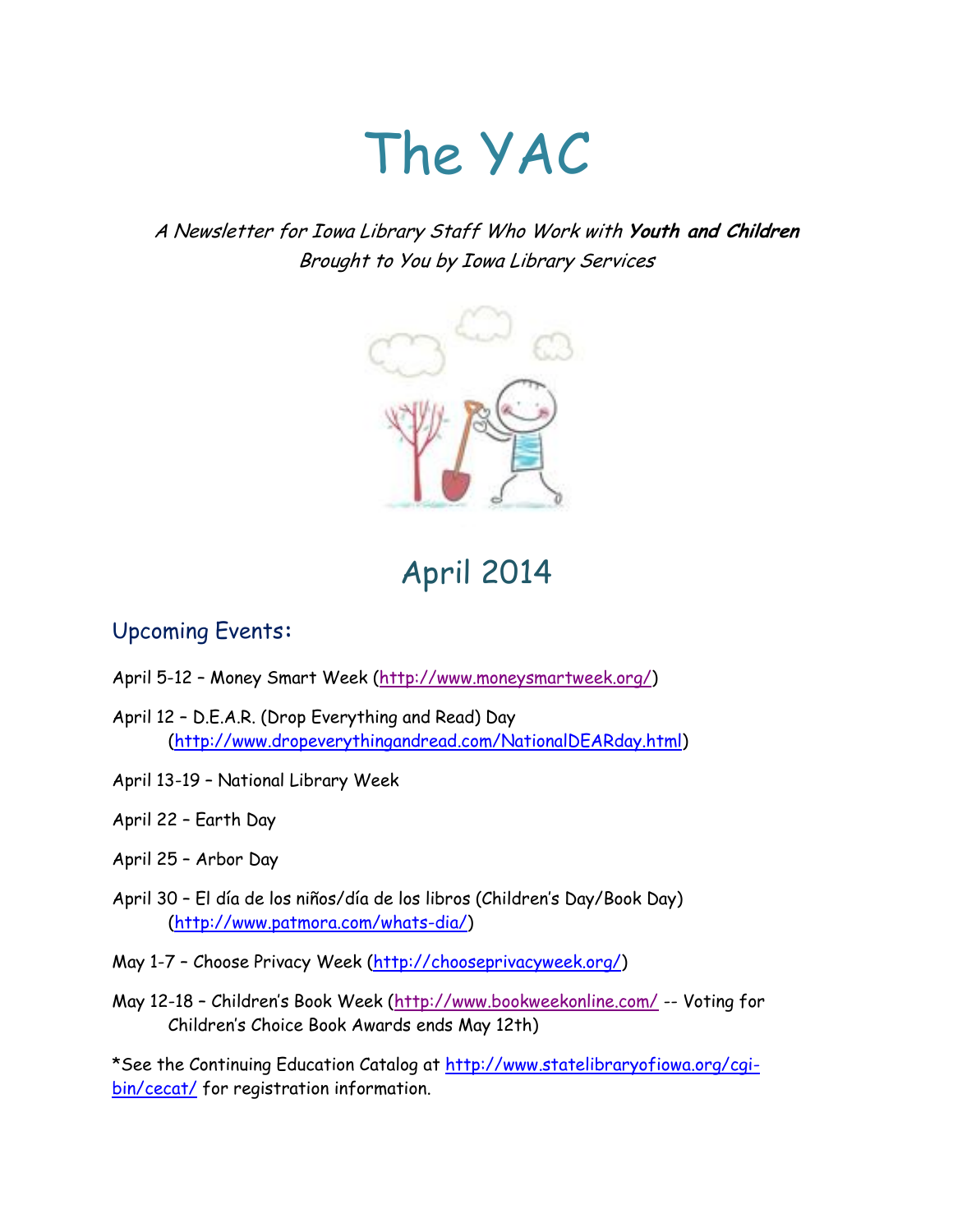#### **Plan Ahead for these Special Events:**

- o September is Library Card Sign-Up Month (see article below)
- o Banned Books Week is September 21-27:<http://www.bannedbooksweek.org/>
- o Teen Read Week is October 12-18:<http://teenreadweek.ning.com/>
- o November is Picture Book Month:<http://picturebookmonth.com/>
- o International Games Day is November 15:<http://igd.ala.org/>

#### **Occasions for Special Displays/Program Themes for June**:

- June 2 Birthday of Helen Oxenbury
- June 14 Flag Day
- June 15 Benjamin Franklin flew his kite with a key during a storm in 1752
- June 16 The Alaska Gold Rush began in 1897
- June 18 Birthday of Chris Van Allsburg
- June 19 Garfield made his debut in 1978
- June 21 Summer Solstice
- June 25 Birthday of Eric Carle
- June 30 Birthday of David McPhail

# Better Storytimes – Movement!

The ALSC early literacy initiative, "Every Child Ready to Read," focuses on five practices for developing early literacy skills: Talking, Singing, Reading, Writing, and Playing. Often "playing" is left for time outside of storyhour. Children do not make a distinction between mental and physical activities, but large, full-body movement is important to learning. Whether it is dancing to music, chasing bubbles, or tossing soft balls, you can incorporate movement into your storytimes.

Here are a few simple ideas:

- Concepts like over, under, and beside are easier to learn when acted out. Give each child a bean bag or similar item to place over their head, under their toes, and so on as you lead them.
- Have children twirl "scarves" (long strips of cloth) to act out the concepts high/low or fast/slow.

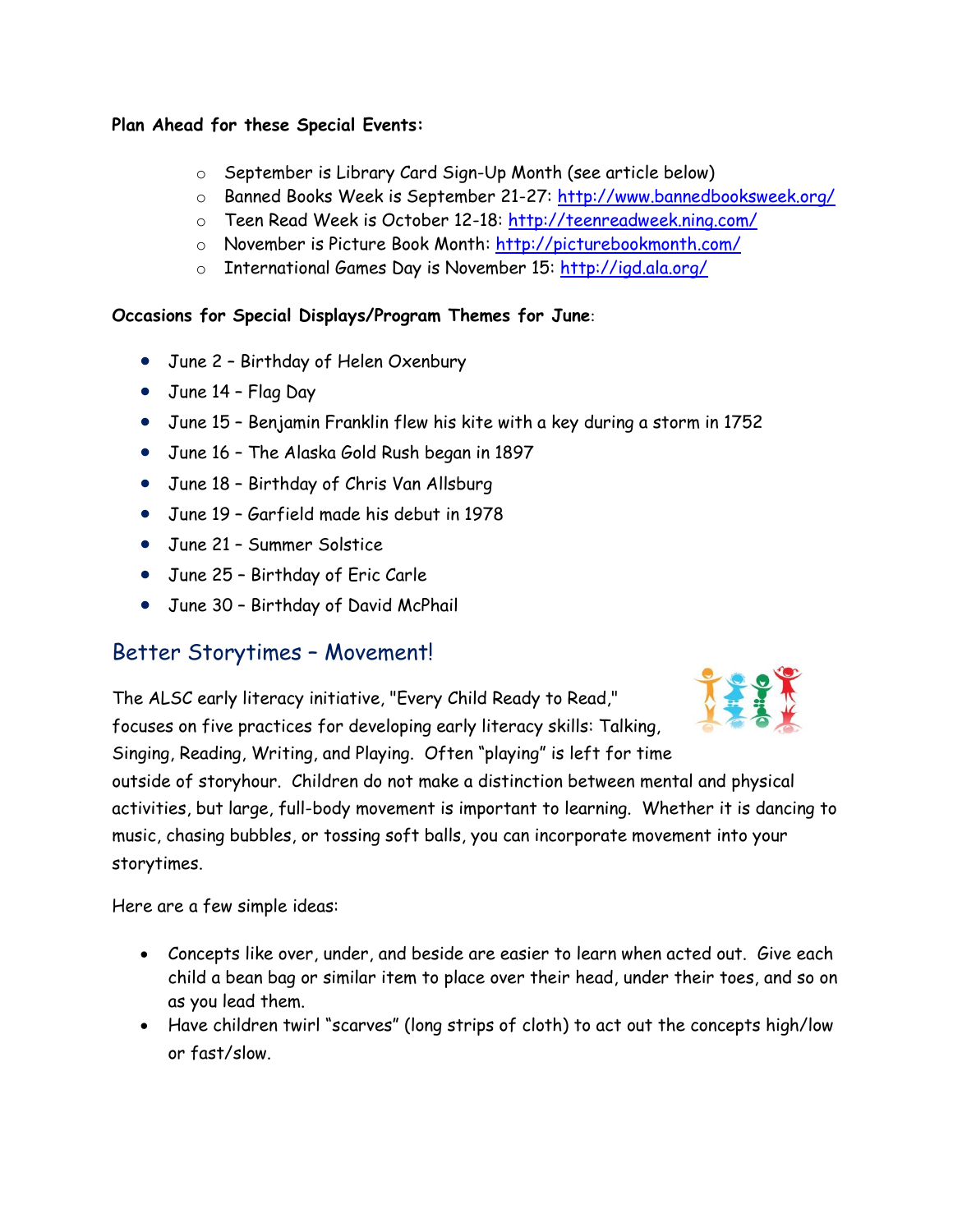- Be "puddle jumpers" by hopping over paper puddles (or carpet squares, etc.) that are lined up around the room. Should the children jump in the puddles or over them?
- Carpet squares are also a good way to indicate each child's own space. When each child has his own space, the leader can indicate which activities should be done "in your own spot."
- Play hopscotch! You can use masking tape and construction paper indoors or chalk on the sidewalk. Children will practice numbers as well as developing motor skills.
- Practice balance by drawing handprints and footprints on large sheets of construction paper placed in a line around the room. Children should place the indicated body part in place and count to 3 before moving on. Do several combinations with right foot and left hand, both feet, both knees (circles), etc. Depending on the age group, you might add elbows (smaller circles) or more difficult combinations.
- Toss bean bags into buckets or boxes. If you are in a creative mood, you can decorate your containers in a special way (make the opening look like a monster's mouth, the center of a large flower, or whatever fits your theme).

You can learn more about this topic by attending the free webinar on April 9: "Get up and move! Why movement is part of early literacy skills development" with Dr. Allison Kaplan.



In this webinar, participants will learn about the important role moving, playing instruments, and pretending have in helping children ages 0-4 develop early literacy skills and how to incorporate those into storytime programming.

Register: <http://www.slis.wisc.edu/2014webinars.htm>

# September is Library Card Sign-Up Month

Plan ahead for this promotion sponsored by ALA. You have an entire month to encourage young people to sign up for a library card and to promote resources that are available at the library and at home using the card.

Your *District Office* can help with some lettering for bulletin boards such as those pictured below. Add your own clip art, photos, confetti, and so on!

Here are a few other themes you might like:

- Get Carded @ your library
- KEEP CALM AND CARRY ONE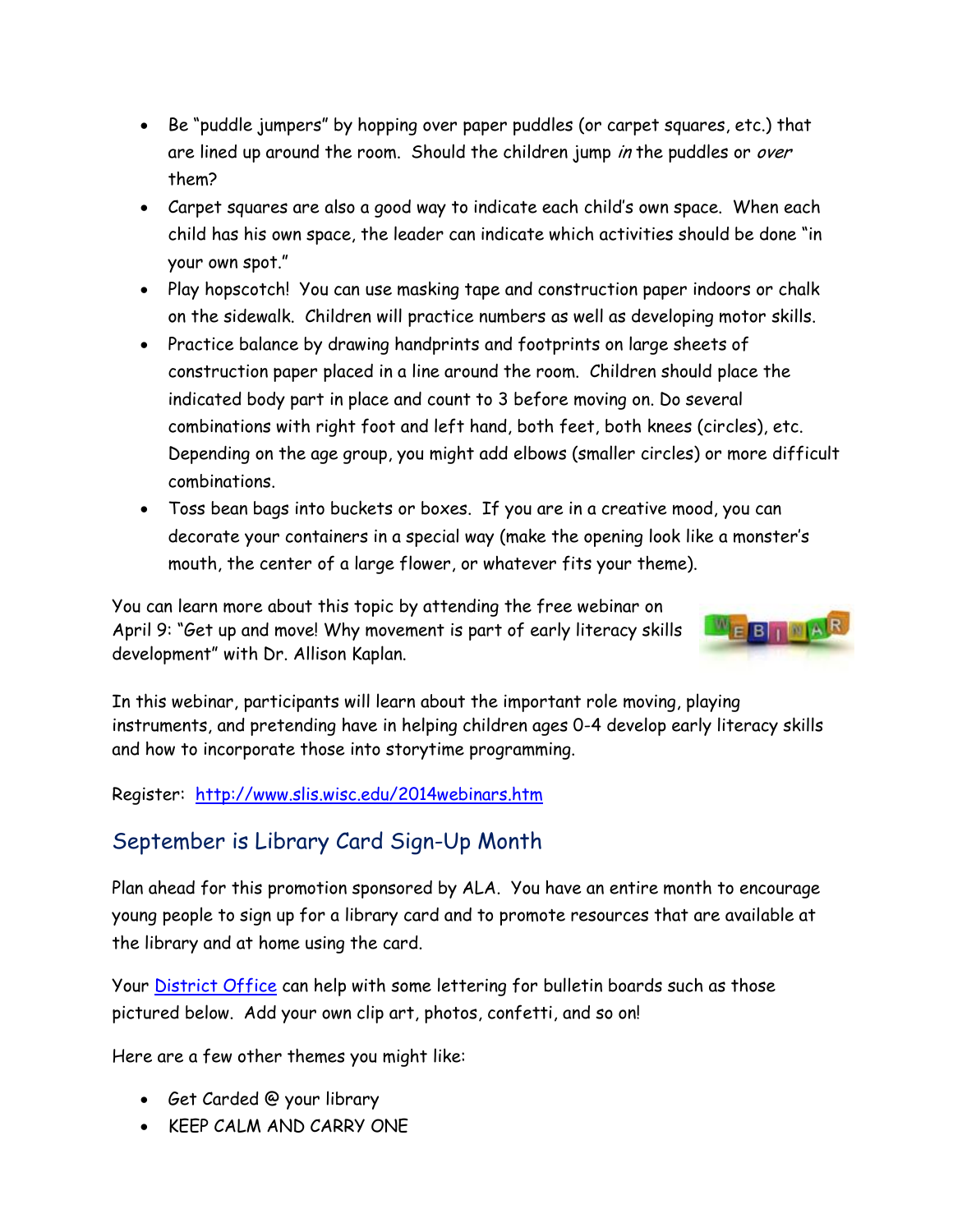- Your Freedom Card
- The World in Your Pocket with a Library Card
- Having Fun Isn't Hard When You Have a Library Card



For more ideas, including "60 Ways to Use Your Library Card," (scroll down to the bottom of the page): <http://www.ala.org/conferencesevents/celebrationweeks/card>

# Weather Storytime

April is the perfect time to do a storytime or program about weather!

#### **Suggested Read-Alouds**:

- Little Cloud by Eric Carle
- The Bears in the Bed and the Great Big Storm by Paul Bright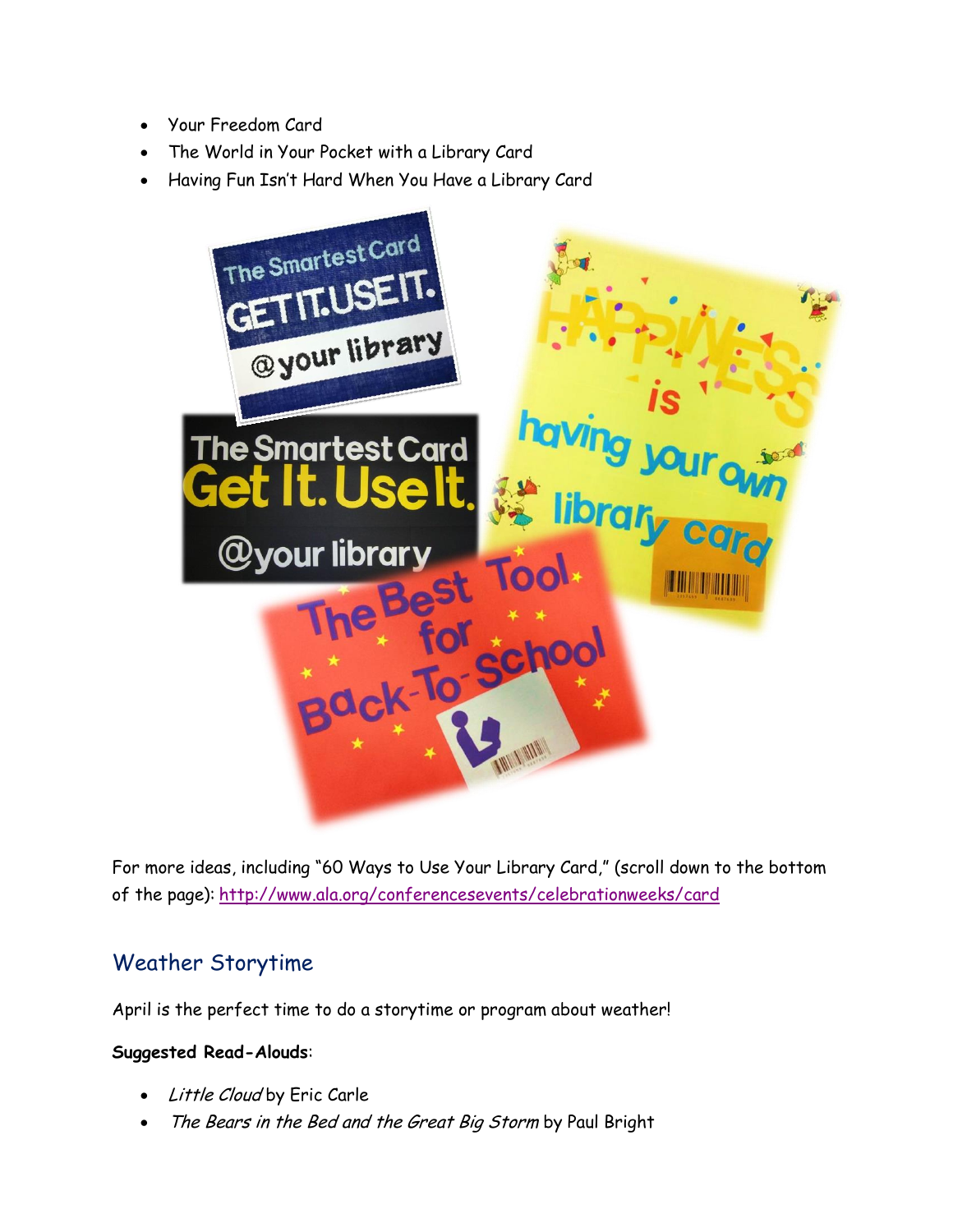- Totally Polar by Marty Crisp (Peter worries that it will snow so much that he won't be able to open the door and he will have to burn his homework to keep warm. The joke is that it is actually June and Peter end up going to the beach wearing long johns and mukluks.)
- "It's Raining Pigs and Noodles" by Jack Prelutsky from the book by the same title.
- Raindrop, Plop! by Wendy Cheyette Lewison
- Windblown by Édouard Manceau

#### **Easy Crafts/Activities**:



 **Make clouds** by folding a sheet of blue construction paper in half and dripping white paint on one half. When you have several blobs of various sizes, fold the paper again. Unfold to see your inkblot-style clouds.

 "**Weave a little sunshine**" with a bit of yarn and cardboard sun cut-outs:

[http://www.teachpreschool.org/2012/03/weaving-up-a-little-](http://www.teachpreschool.org/2012/03/weaving-up-a-little-sunshine/)

#### [sunshine/](http://www.teachpreschool.org/2012/03/weaving-up-a-little-sunshine/)

 Illustrations of **trees through the seasons** is one way to start a discussion of the corresponding weather changes with preschoolers. Fruit Loop trees would be a fun craft and discussion combination. See:

[http://kelloggsfrootloops.tumblr.com/post/59700077193/help-your-kids-learn](http://kelloggsfrootloops.tumblr.com/post/59700077193/help-your-kids-learn-about-seasons-with-this)[about-seasons-with-this](http://kelloggsfrootloops.tumblr.com/post/59700077193/help-your-kids-learn-about-seasons-with-this)

- Paper dolls with **seasonal clothing** make great flannel board pieces. Try one of these:
	- 1) "Making Friends": [http://www.makingfriends.com/friends/f\\_seasonal.htm](http://www.makingfriends.com/friends/f_seasonal.htm)
	- 2) Family Crafts:<http://familycrafts.about.com/od/paperdolls/tp/paperdolls.htm>
	- 3) "Colour Clothes and Dress Up Paper Doll": [http://saraseflresources.blogspot.com/2012/12/colour-clothes-and-dress-up](http://saraseflresources.blogspot.com/2012/12/colour-clothes-and-dress-up-paper-dolls.html#.Uz3IkFcVAQI)[paper-dolls.html#.Uz3IkFcVAQI](http://saraseflresources.blogspot.com/2012/12/colour-clothes-and-dress-up-paper-dolls.html#.Uz3IkFcVAQI)

(These will be even better if you are able to enlarge them using your copier!)

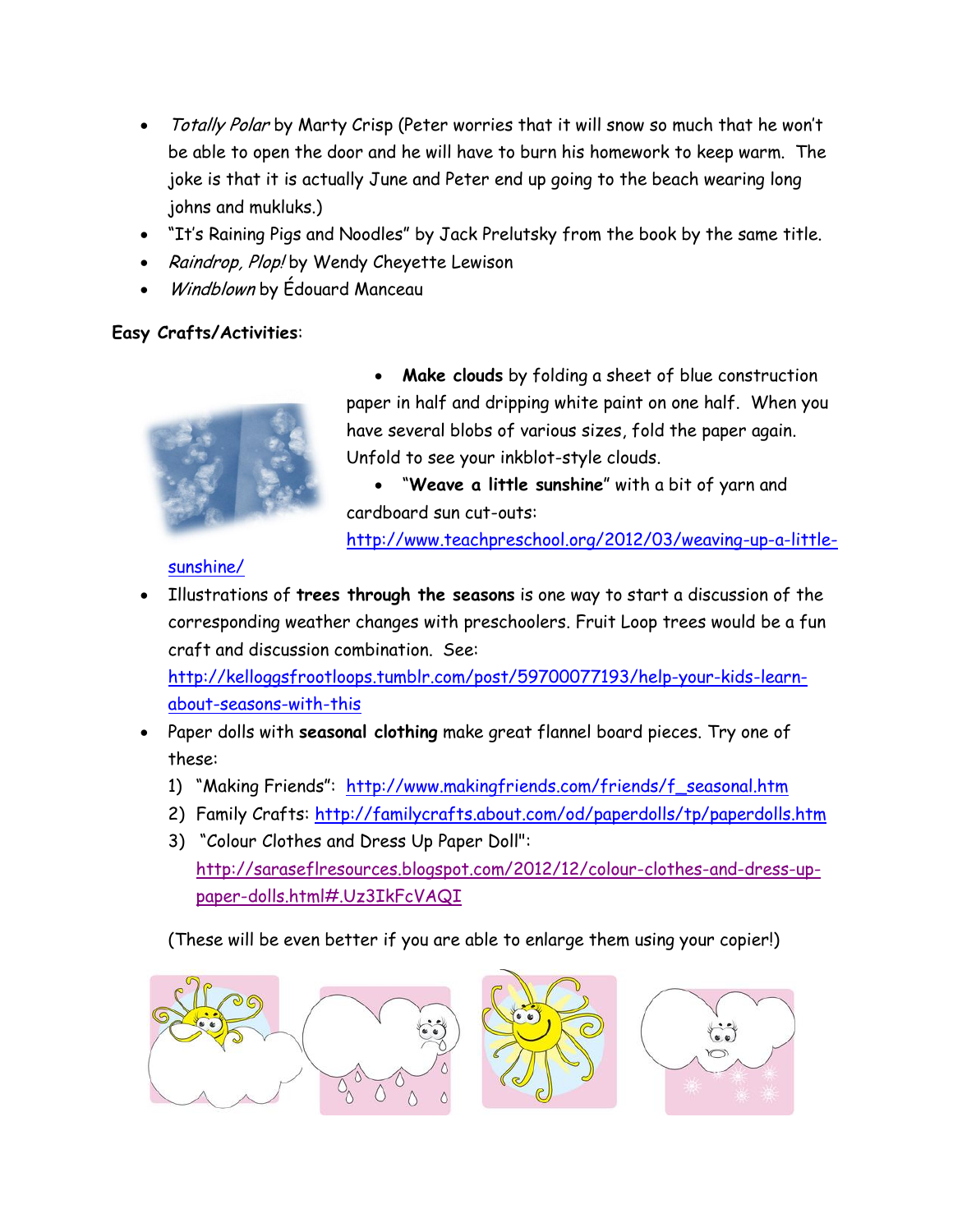Weather-Related **Die Cut Shapes** Available through Your District Office:

- Sun
- Raindrops
- Clouds
- Snowflake
- **Lightning**
- Umbrella
- Wind

\*See all of the die cuts shapes available from Iowa Library Services: <http://www.statelibraryofiowa.org/ld/c-d/diecuts>

# Tippie Joins the Robey Memorial Library

Local artist Val Miller, of Steel Cow gallery, painted this mural of Tippie the Cow for the newly renovated library in Waukon. Patrons, young and old, think Tippie is awesome and appreciate the artists' contribution to the library.



Thanks to Ellen (Ellie) Krousie, Library Aide and Children's Programming Coordinator for sharing these photos.